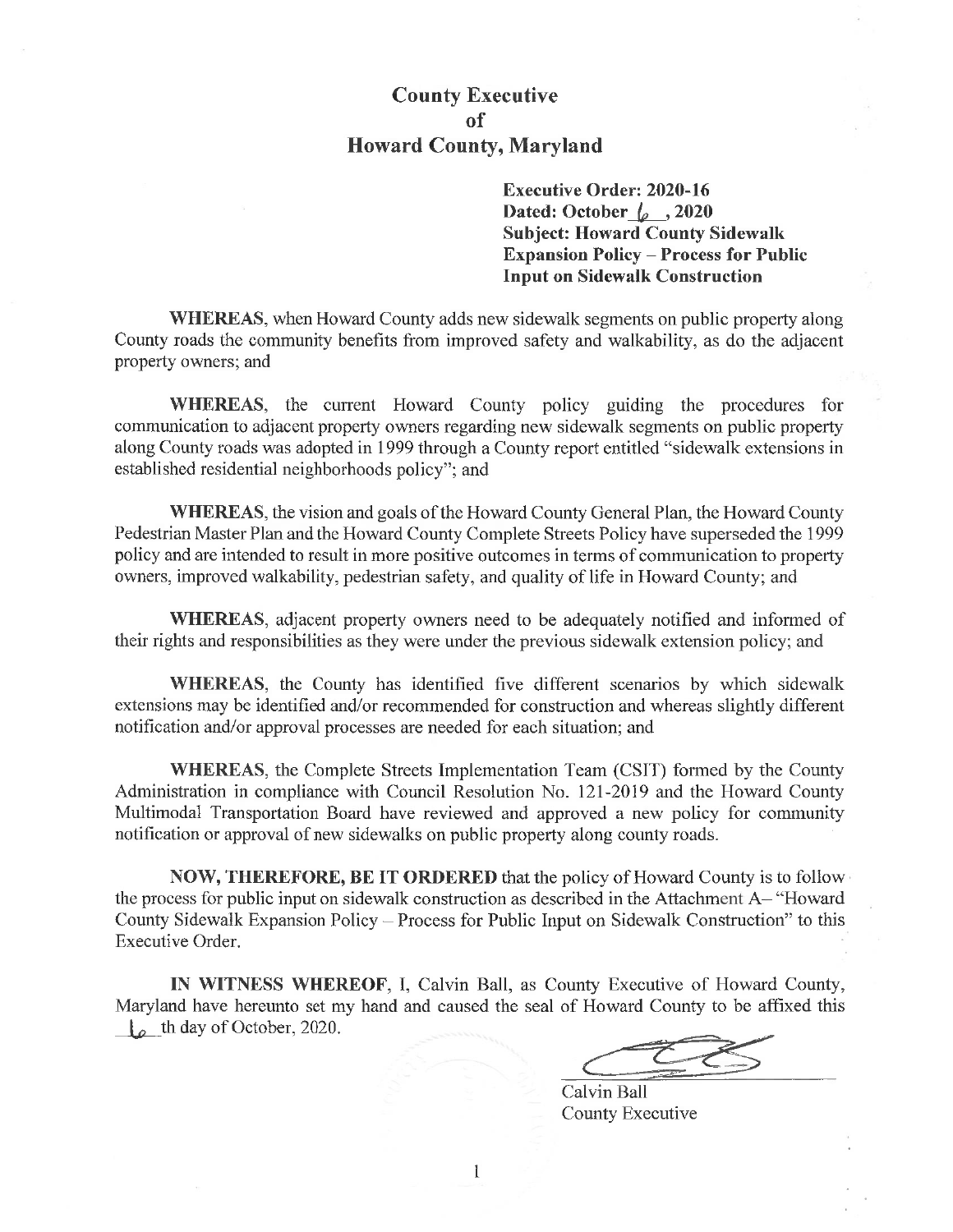## **Introduction**

When Howard County adds new sidewalk segments on public property along county roads the community benefits from improved safety and walkability. Adjacent property owners also benefit from the infrastructure improvements, however, they should also be aware of the maintenance responsibilities.

These guidelines provide the procedure for communication with adjacent property owners regarding new sidewalk segments on public property along county roads, replacing the 1999 report "Sidewalk Extensions in Established Residential Neighborhoods Policy". The new guidelines support the vision and goals of the [Howard](https://www.howardcountymd.gov/LinkClick.aspx?fileticket=znMuWyvBhKQ%3d&portalid=0)  [County General Plan,](https://www.howardcountymd.gov/LinkClick.aspx?fileticket=znMuWyvBhKQ%3d&portalid=0) th[e Howard County Pedestrian Master Plan](https://walkhoward.org/) and the [Howard County Complete Streets](https://www.howardcountymd.gov/LinkClick.aspx?fileticket=JOg4aMIeTJE%3d&tabid=2484&portalid=0)  [Policy](https://www.howardcountymd.gov/LinkClick.aspx?fileticket=JOg4aMIeTJE%3d&tabid=2484&portalid=0) and are intended to result in more positive outcomes in terms of communication to property owners, improved walkability, pedestrian safety, and quality of life in Howard County.

## **Process For Community Notification or Approval**

The chart below will be used for new sidewalks on public property along county roads.

| <b>Scenario</b> |                                                               | <b>Process</b>                                                             |
|-----------------|---------------------------------------------------------------|----------------------------------------------------------------------------|
| $\mathbf{1}$    | Sidewalk segment is identified in                             | Adjacent property owners are notified of the new sidewalk segment, but     |
|                 | current Pedestrian Master Plan.                               | their approval is not required. Project description, community benefit and |
| $\overline{2}$  | Sidewalk segment is within                                    | adjacent property owner maintenance responsibilities must all be           |
|                 | walking distance of a Howard                                  | included in the notification.                                              |
|                 | County Public School, as defined                              |                                                                            |
|                 | by Howard County Public School                                | For scenarios 1, 2 and 4, Howard County Department of Public Works will    |
|                 | System Policy 5200.                                           | send notification by certified mail to adjacent property owners at least 5 |
| $\overline{3}$  | Sidewalk segment is an                                        | weeks before construction. Notice of construction to the public is         |
|                 | extension requested by Howard                                 | generally 2 weeks before construction. Additional communication with       |
|                 | County Government as part of a                                | adjacent property owners earlier in the process will be conducted as       |
|                 | development project.                                          | appropriate to ensure adequate awareness of County activity.               |
| $\overline{4}$  | Sidewalk segment has been                                     | For scenario 3, the developer will send notification to the adjacent       |
|                 | identified by the Office of<br>Transportation as required for | property owners and Howard County Department of Planning and Zoning        |
|                 | safe access to a transit stop,                                | (DPZ) by certified mail prior to submission of the original mylars that    |
|                 | commercial or institutional use,                              | show design of the sidewalk to be constructed. DPZ will upload a copy of   |
|                 | use, park, sidewalk, pathway, or                              | this notification and certified mail receipt to the PDox exhibit folder.   |
|                 | other public facility. The Office                             |                                                                            |
|                 | of Transportation will update                                 |                                                                            |
|                 | this list on an annual basis by                               |                                                                            |
|                 | July 1 of each year.                                          |                                                                            |
| 5               | Sidewalk segment does not meet                                | Property owner approval by the following process is required.              |
|                 | any of the criteria in 1 through 4                            | Local community must express their support through a community vote        |
|                 | above.                                                        | to be administered by Howard County. There will be one vote per            |
|                 |                                                               | property on the affected street. All property owners on the affected       |
|                 |                                                               | street within one quarter mile of the new sidewalk will be provided the    |
|                 |                                                               | opportunity to vote. Two-thirds support of the households that submit a    |
|                 |                                                               | vote is required as expression of community support.                       |